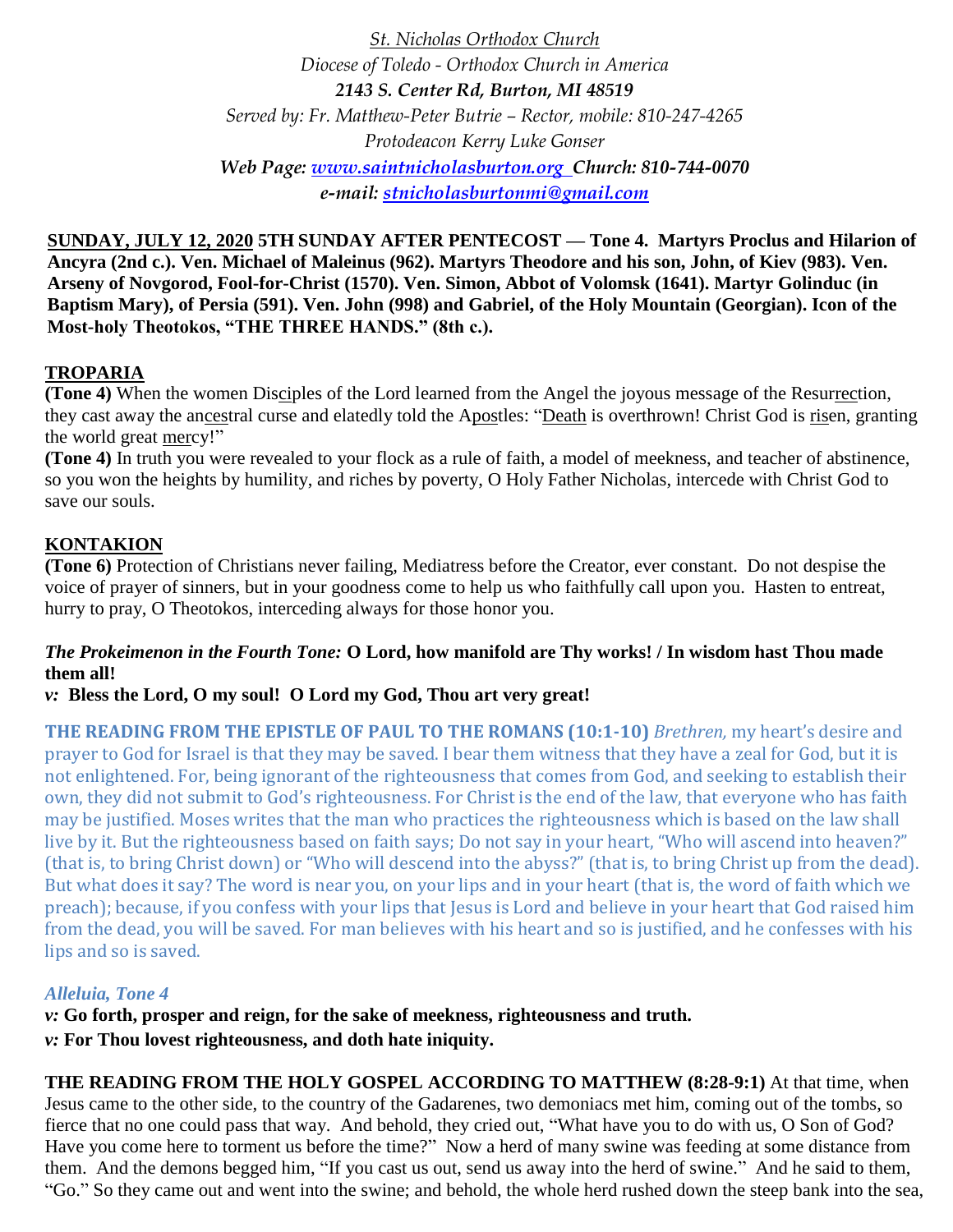and perished in the waters. The herdsmen fled, and going into the city they told everything, and what had happened to the demoniacs. And behold, all the city came out to meet Jesus; and when they saw him, they begged him to leave their neighborhood. And getting into a boat he crossed over and came to his own city.

### **COMMUNION HYMN**

Praise the Lord from the heavens, praise Him in the highest! Alleluia, Alleluia, Alleluia!

**The Holy Martyrs Proclus and Hilarion** (July 12) were natives of the village of Kallippi, near Ancyra, and they suffered during the time of a persecution under the emperor Trajan (98-117). Saint Proclus was put under arrest first. Brought before the governor Maximus, he fearlessly confessed his faith in Christ. The governor decided to compel the saint to submit himself to the emperor and offer sacrifice to the pagan gods. During his tortures, the martyr predicted to Maximus that soon he himself would be compelled to confess Christ as the true God. They forced the martyr to run after the chariot of the governor, heading towards the village Kallippi. Exhausted, Saint Proclus prayed that the Lord would halt the chariot. By the power of God the chariot halted, and no force could move it from the spot. The dignitary sitting in it became petrified. The martyr told him that he would remain unmoving until such time as he would sign a document with a confession of Christ. Only after this could the chariot continue on its way with the governor.

The humiliated pagan took fierce revenge on Saint Proclus. He commanded that Proclus be led out beyond the city, tied to a pillar and shot with arrows. The soldiers, leading Saint Proclus to execution, told him to give in and save his life, but the saint said that they should follow their orders.

Along the way to the place of execution, they met Hilarion, the nephew of Saint Proclus, who with tears embraced his uncle and also confessed himself a Christian. The soldiers seized him, and he was thrown into prison. The holy Martyr Proclus prayed for his tormentors and surrendered his soul to God beneath a hail of arrows.

Saint Hilarion was brought to trial and, with the same courage as Saint Proclus, confessed himself a Christian. After tortures he was sentenced to death. They tied the martyr's hands and dragged him by his feet through the city, wounded and bloody, and then they beheaded him three days after the death of his uncle, the holy Martyr Proclus. Christians buried them together in a single grave. [www.oca.org](http://www.oca.org/)

#### **The holy Gospel according to Luke 24:12-35 (5th Matins Gospel)**

But Peter arose and ran to the tomb; and stooping down, he saw the linen cloths lying by themselves; and he departed, marveling to himself at what had happened. Now behold, two of them were traveling that same day to a village called Emmaus, which was seven miles from Jerusalem. And they talked together of all these things which had happened. So it was, while they conversed and reasoned, that Jesus Himself drew near and went with them. But their eyes were restrained, so that they did not know Him. And He said to them, "What kind of conversation is this that you have with one another as you walk and are sad?" Then the one whose name was Cleopas answered and said to Him, "Are You the only stranger in Jerusalem, and have You not known the things which happened there in these days?" And He said to them, "What things?" So they said to Him, "The things concerning Jesus of Nazareth, who was a Prophet mighty in deed and word before God and all the people, and how the chief priests and our rulers delivered Him to be condemned to death, and crucified Him. But we were hoping that it was He who was going to redeem Israel. Indeed, besides all this, today is the third day since these things happened. Yes, and certain women of our company, who arrived at the tomb early, astonished us. When they did not find His body, they came saying that they had also seen a vision of angels who said He was alive. And certain of those who were with us went to the tomb and found it just as the women had said; but Him they did not see. Then He said to them, "O foolish ones, and slow of heart to believe in all that the prophets have spoken! Ought not the Christ to have suffered these things and to enter into His glory? And beginning at Moses and all the Prophets, He expounded to them in all the Scriptures the things concerning Himself. Then they drew near to the village where they were going, and He indicated that He would have gone farther. But they constrained Him, saying, "Abide with us, for it is toward evening, and the day is far spent." And He went in to stay with them. Now it came to pass, as He sat at the table with them, that He took bread, blessed and broke it, and gave it to them. Then their eyes were opened and they knew Him; and He vanished from their sight. And they said to one another, "Did not our heart burn within us while He talked with us on the road, and while He opened the Scriptures to us?" So they rose up that very hour and returned to Jerusalem, and found the eleven and those who were with them gathered together, saying, "The Lord is risen indeed, and has appeared to Simon!" And they told about the things that had happened on the road, and how He was known to them in the breaking of bread.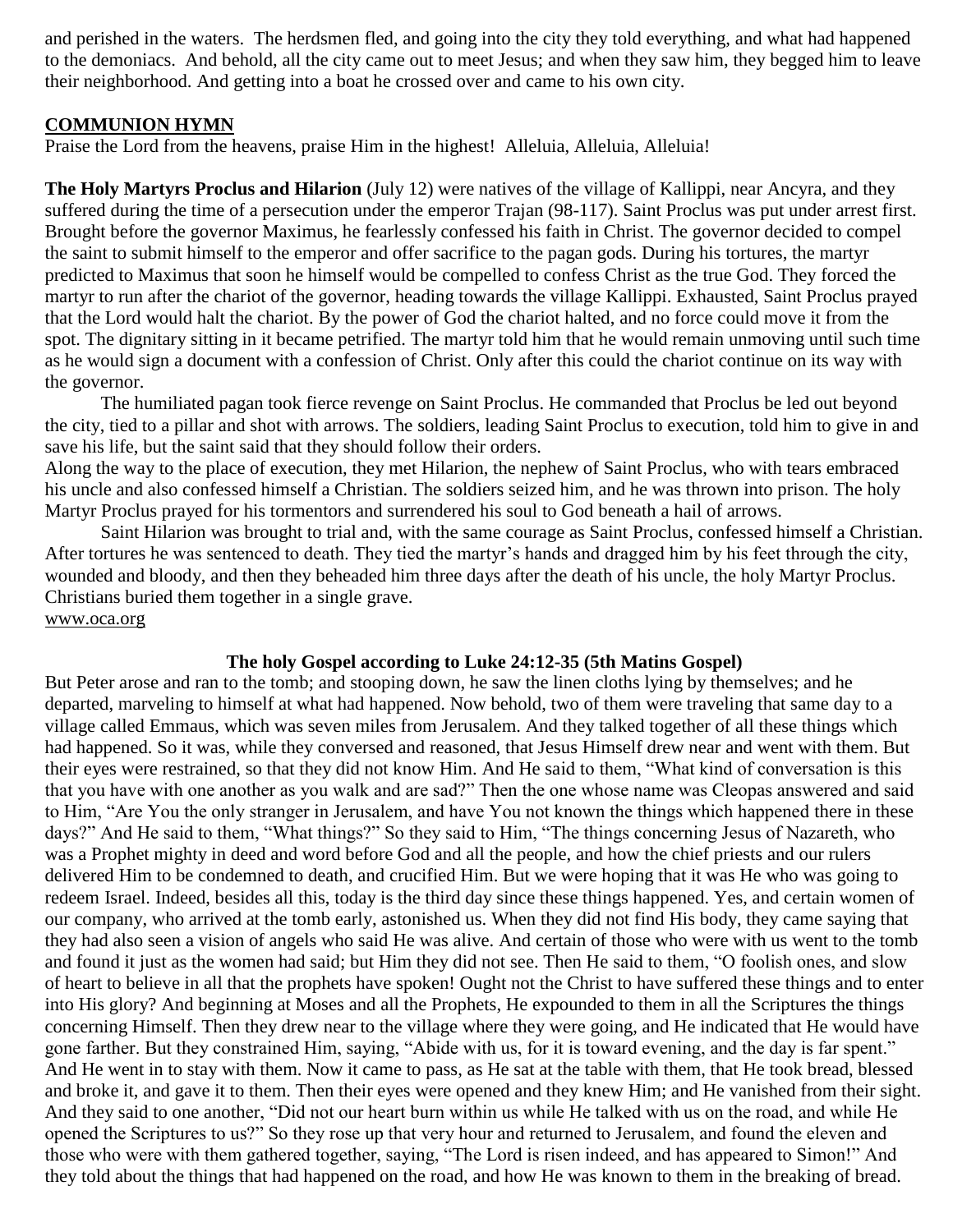```
July 12, 2020
```
# ဆို့ပြီးဝ သို့ဖြင့် ဝတ္ထိုက သို့ဖြင့် ဝတ္ထိုက သို့ဖြင့် ဝတ္ထိုက သို့ဖြင့် ဝတ္ထိုက သို့ဖြင့် ဝတ္ထိုက သို့ဖြင့်

# **CANDLE INTENTIONS FOR THE HEALTH AND BLESSINGS OF**

Fr. Tom, Fr. Don, Fr. Paul, Fr. Anthony, Fr. Robert, Aaron, Milica, Calvin, Larry, Helen, Angelo, Joan, Peggy, Bob, Angelo, Christine, Dorothy, Anna, Irene, Allen, Deborah, Luba, Kosta, Stojan, Mira, Bosa, Christopher, Allison, Jeanette, Katheryn, Joseph, Ted, Marlene, Gladys, all the parishioners of St. Nicholas, my family & friends. Joe Tome Special Intention Joe Tome

# ઓફ્રેન્ડ ઓફ્રેન્ડ ઓફ્રેન્ડ એફ્રેન્ડ ઓફ્રેન્ડ ઓફ્રેન્ડ ઓફ્રેન્ડ ઓફ્રેન્ડ ઓફ્રિન્ડ ઓફ્રિન્ડ ઓફ્રિન્ડ ઓફ્રિન્ડ ઓફ

**Welcome to everyone joining us via our YouTube channel:** *[St Nicholas Orthodox Church Burton.](https://www.youtube.com/channel/UC59tV-Re443z-GCoETAUvfA)* If for some reason you cannot access the divine services, check out [St. Mary Magdalene Church](https://www.youtube.com/channel/UClHAqZrWkXdYELujbbIslHg) or [St George Church](https://www.youtube.com/channel/UCpLWfxMIJK4uQOV41ekE6Wg/videos?view=2&flow=grid) or [Assumption Church](https://www.facebook.com/AssumptionGrandBlanc/) for their livestreams.

**CONFESSIONS** The sacrament of Confession is offered on Saturdays after Vespers and by appointment.

**PANORTHODOX SOFTBALL GAME** Sunday, July 19 at St. Pius Catholic School. The game starts at 3 pm. Food & drinks will be provided by Assumption Church. Please sign up by calling the office at 810-744-0070 or e-mailing [stnicholasburtonmi@gmail.com](mailto:stnicholasburtonmi@gmail.com) Any questions? please e-mail Fr. Gabriel at [frgabrielsmm@gmail.com](mailto:frgabrielsmm@gmail.com)

**ST. MARY'S PATRONAL FEAST - Myrrhbearer and Equal of the Apostles**. Will be held Tue., July 21<sup>st</sup> with Vespers & Litija at 5 pm and Wed., July  $22^{nd}$  with Divine Liturgy at 10 am. This is open to in-person attendance.

**PRISON MINISTRY AWARENESS SUNDAY** is July 26<sup>th</sup>. The Orthodox Christian Prison Ministry (OCPM) serves those who are incarcerated and their families. They provide resources, training & support to their ministry partners so that lives are transformed & God is glorified. More information in next week's bulletin.

**VACATION CHURCH SCHOOL** "Dear Parents, Grandparents, Godparents please take this survey. The survey will close Sunday night (July 12) and a determination will be made early next week. This year St. Mary Magdalene is hosting Vacation Church School. We had some grand plans for this year and then we all know what happened with the shut downs. Currently VCS is scheduled for August 11th through the 13th. We would like parents to take a quick poll to see an interest in this year's VCS. The poll is available at [this link.](https://docs.google.com/forms/d/e/1FAIpQLSeiz8Jv-Gxs99_Tlg5NvD-_VdYWCA83SaVtLNqJiWGF5hsWFw/viewform?fbclid=IwAR0jBQhDWUUPwxX0Sjqbjg8cXtgeAAU6taLWhuYD2QrxvF8F1tJ2mUCS1W8) This is not a registration, just a tool to see if we should proceed or cancel for this year." Rebekah Humphreys

**CANDLE INTENTION REQUESTS** can be emailed to the office at [stnicholasburtonmi@gmail.com](mailto:stnicholasburtonmi@gmail.com) or called in.

### **KEEPING IN TOUCH WITH THOSE IN NURSING HOMES AND ASSISTED LIVING FACILITIES To aid in your outreach, here is a listing of their addresses:**

| <b>Helen Ashmun</b>   | 4436 Beecher Rd.                                         | <b>Flint, MI 48532</b>       |
|-----------------------|----------------------------------------------------------|------------------------------|
| <b>Larry Bladecki</b> | 3254 E. Midland Rd.                                      | <b>Bay City, MI 48706</b>    |
| <b>Anna Branoff</b>   | Grand Blanc Fields 12628 Pagels Dr Grand Blanc, MI 48439 |                              |
| <b>Gladys Edwards</b> | 2 Harbor Dr.                                             | <b>St. Clair, MO 63077</b>   |
| <b>Paul Ellis</b>     | 2360 Stonebridge Dr.                                     | <b>Flint, MI 48532</b>       |
| Vasilka Karatza       | <b>Regency 1330 Grand Pointe Ct</b>                      | <b>Grand Blanc, MI 48439</b> |
| <b>Eleni Servinis</b> | <b>Regency 1330 Grand Pointe Ct</b>                      | Grand Blanc, MI 48439        |
| <b>Jo Sredich</b>     | Magnolia House 4134 N. State Rd.                         | Davison, MI 48423            |